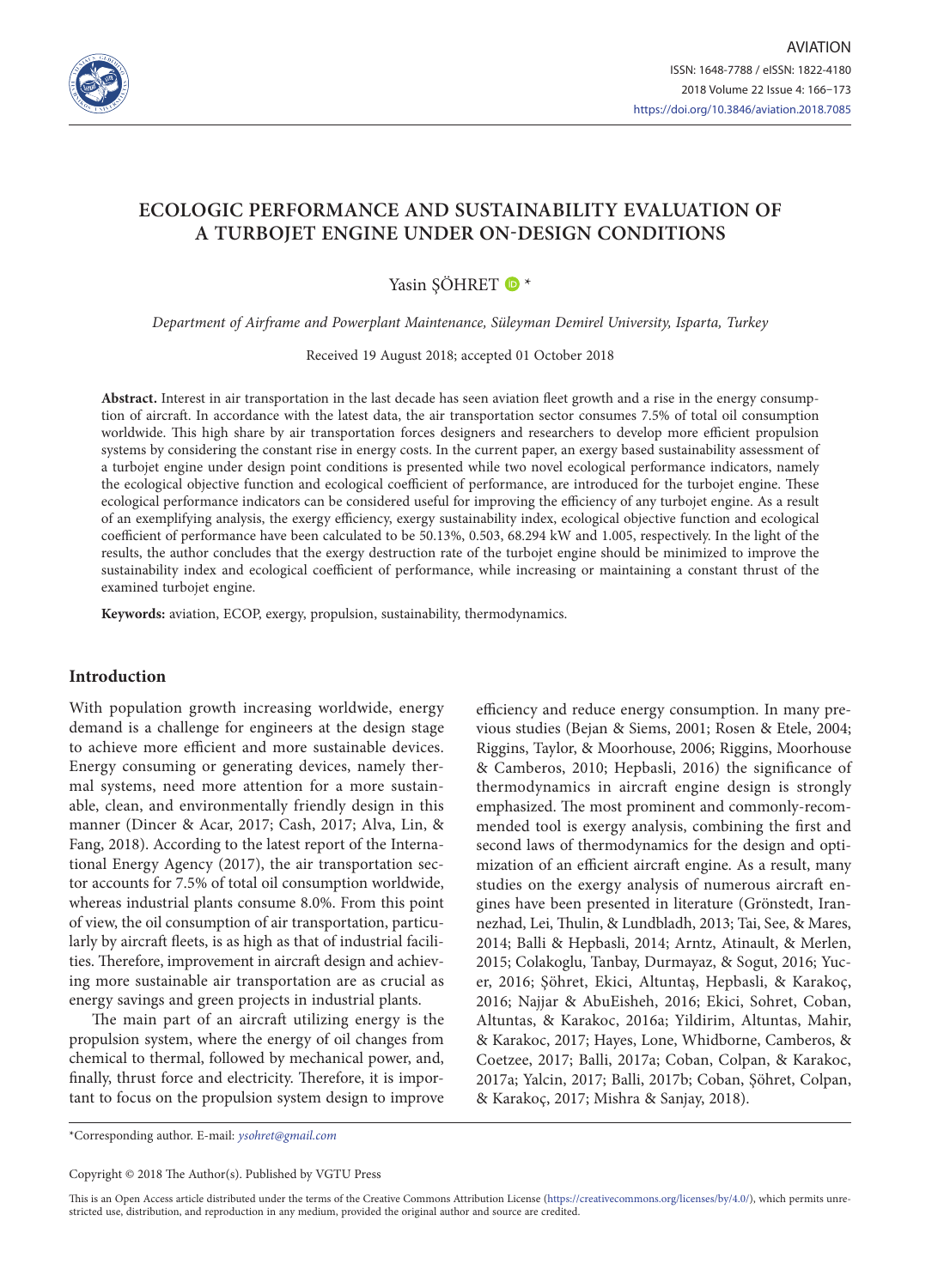Mankind has encountered other environmental issues besides the depletion of energy sources. Environmental complications stemming from impassive energy utilization, such as global warming, climate change, ozone layer depletion, and so on, are also associated with the aforementioned concerns: sustainability, clean energy, and energy efficient design (Zecca & Chiari, 2010; Winter, 2014; Chiari & Zecca, 2011; Moghaddam, Ahlgren, Hulteberg, & Nordberg, 2015). Along with alternative fuels, renewables are introduced as possible solutions to combat these issues, and approaches and methods are also being developed for both environmental impact assessment and reduction of thermal systems utilizing conventional energy sources (Moghaddam et al., 2015; Bicer & Dincer, 2016; Caiado, de Freitas Dias, Mattos, Quelhas, & Leal Filho, 2017). Therefore, it is necessary to consider the environmental and ecological aspects of the systems in addition to performance augmentation. Within this context, the sustainability of energy consumption and the system gain importance. For this purpose, the first and second laws of thermodynamics, aided by sustainability assessment methodology, are commonly preferred in the literature available (Hepbasli, 2008; Romero & Linares, 2014; Ekici, Altuntas, Açıkkalp, Sogut, & Karako, 2016b; Kaya, Turan, Karakoç, & Midilli, 2016; Ekici, Sohret, Coban, Altuntas, & Karakoc, 2018).

Finite-time thermodynamics is a branch of thermodynamics which examines energy conversion systems with the constraints of finite time or finite size. A number of questions regarding energy conversion systems which cannot be explained through classical thermodynamics can be answered by finite-time thermodynamics. Studies by Nokivov (1954), Curzon and Ahlborn (1975) were concerned with the maximum power output limitation from a Carnot heat engine. Later, Bejan (1996) proposed a model to clarify the association between entropy generation within a power plant and the maximum power output (Chen, Wu, & Sun, 1999; Yasunaga & Ikegami, 2017). Further studies on finite-time thermodynamics present an evaluation of numerous systems and reveal the dark spots not covered by classical thermodynamics (Chen et al., 1999; Yasunaga & Ikegami, 2017; Kaushik & Kumar, 2000; Ahmadi, Sayyaadi, & Hosseinzadeh, 2014; Özel, Açıkkalp, & Yamık, 2015; Açıkkalp & Yamik, 2015; Mousapour, Hajipour, Rashidi, & Freidoonimehr, 2016; Zhou, Chen, Ding, &, Sun , 2016; Ge, Chen, & Sun, 2016; Acikkalp, 2017; Gonca, 2016; Ahmadi et al., 2018). Some of these later studies (Açıkkalp, 2017; Ahmadi et al., 2018) discuss the ecologic performance of evaluated systems. Within this framework, two parameters, namely the ecological function and ecological coefficient of performance, are defined and employed.

In the present study, the ecological performance and sustainability assessment of a turbojet engine under design conditions is introduced. In contrast to earlier studies, classical and finite-time thermodynamics approaches are used in an integrated way for the first time. For this purpose, the first and second laws of thermodynamics are employed to determine irreversibility within a turbojet engine as well as carry out a sustainability assessment based on exergy analysis. Additionally, the ecologic performance of the turbojet engine is examined from a perspective of finite-time thermodynamics.

#### **1. Turbojet engine and assumptions**

The genuine turbojet engine evaluated in the current study comprises an air inlet, air compressor, combustion chamber, gas turbine, exhaust nozzle components, and other accessories. The major characteristics of the engine are summarized in Table 1. The following calculations and analyses are carried out according to the station numbering illustrated in Figure 1 and the conjectures listed below:

- the engine operates under a steady state, steady conditions;
- heat leakage at the air compressor, the gas turbine and combustion chamber is neglected;
- the engine consumes conventional aviation fuel (C11H23) with a heating value of 44.169 MJ/kg;
- the kinetic energy and exergy are neglected as well as the potential energy and exergy;
- the ambient temperature and pressure are considered to be 288.15 K and 101.325 kPa, respectively, according to sea level conditions of the International Standard Atmosphere (Torenbeek, 2013);
- the air is assumed to be composed of 78.12% nitrogen,



Figure 1. Schematic illustration of the turbojet engine (El-Sayed, 2008)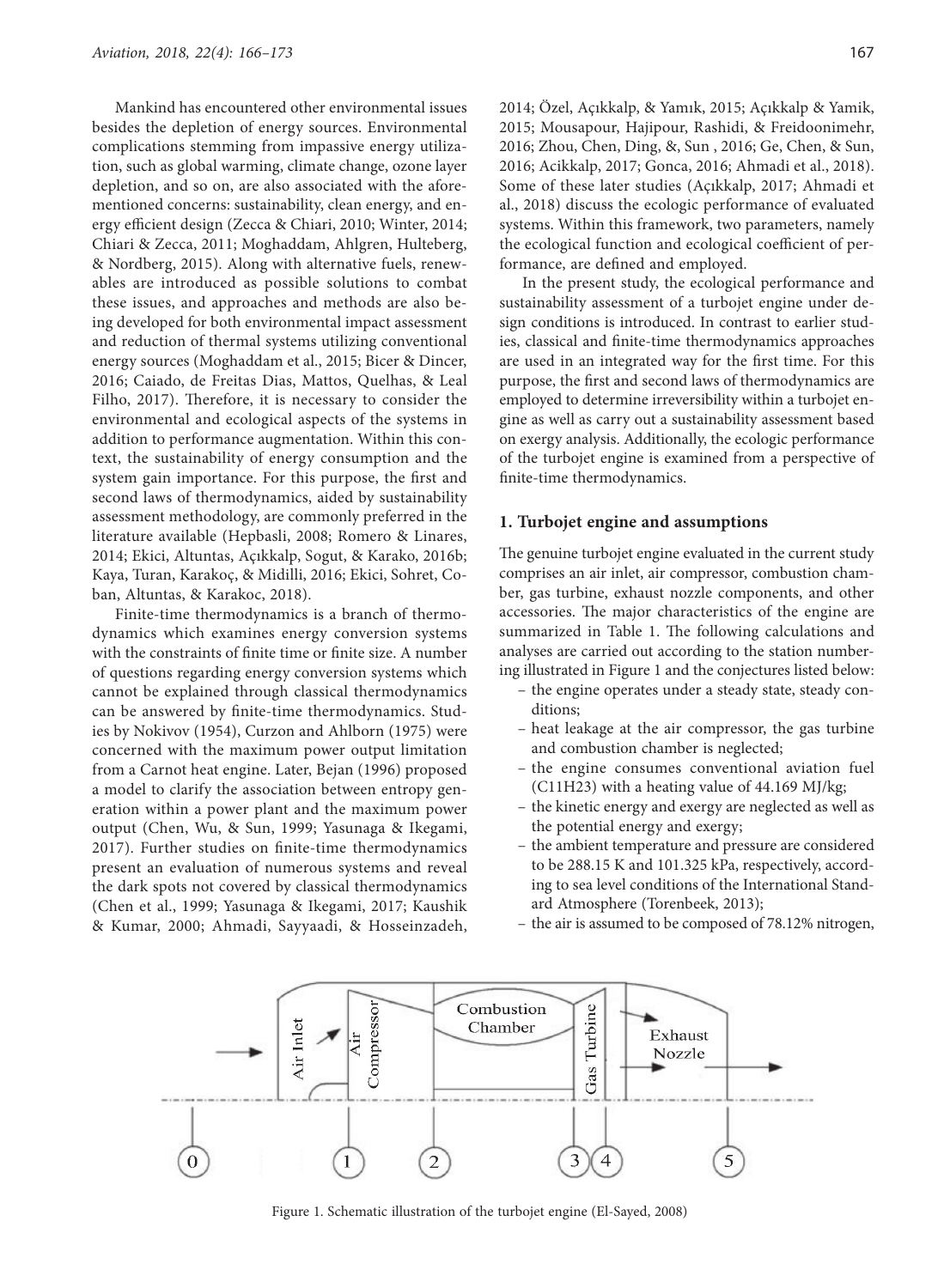| Parameter                        | Unit          | Value  |
|----------------------------------|---------------|--------|
| Inlet pressure ratio             |               | 0.99   |
| Compressor isentropic efficiency | $\frac{0}{0}$ | 85.00  |
| Compressor inlet Mach number     |               | 0.54   |
| Compressor pressure ratio        |               | 6.93   |
| Combustion efficiency            | $\frac{0}{0}$ | 99.99  |
| Combustion chamber pressure loss | $\frac{0}{0}$ | 3.00   |
| Air to fuel ratio                |               | 56.49  |
| Turbine isentropic efficiency    | $\%$          | 89.00  |
| Turbine inlet temperature        | K             | 1095   |
| Shaft mechanical efficiency      | $\frac{0}{0}$ | 99.00  |
| Nozzle outlet velocity           | m/s           | 568.80 |
| Thrust                           | kN            | 22.70  |

Table 1. Major characteristics of the examined turbojet engine

20.96% oxygen and 0.92% of other gases on a molar basis (Lemmon, Jacobsen, Penoncello, & Friend, 2000).

#### **2. Exergy analysis**

Exergy analysis is a combined application of the first and second thermodynamic laws. The first and second law analyses of a steady-state system are conducted according to these governing equations (Kotas, Mayhew, & Raichura, 1995; Dincer & Cengel, 2001; Tsatsaronis, 2007):

$$
\sum \dot{m}_{in} - \sum \dot{m}_{out} = 0 \tag{1}
$$

$$
\dot{Q} - \dot{W} + \sum \dot{m}_{in} \left[ h_{in} + e_{in}^{KN} + e_{in}^{PT} \right] -
$$
  
\n
$$
\sum \dot{m}_{out} \left[ h_{out} + e_{out}^{KN} + e_{out}^{PT} \right] = 0;
$$
\n(2)

$$
\dot{E}x_{in} - \dot{E}x_{ou} - \dot{E}x_D - \dot{E}x_L = 0 \, ; \tag{3}
$$

Exergy, denoted by *Ex* in Eq. 3, consists of physical, chemical, potential, and kinetic, exergy components (Kotas et al. 1995; Dincer & Cengel 2001; Tsatsaronis, 2007):

$$
\dot{E}x = \dot{m}\left(ex^{PH} + ex^{CH} + ex^{KN} + ex^{PT}\right). \tag{4}
$$

Specific physical ( $ex^{PH}$ ) and chemical ( $ex^{CH}$ ) exergies can be formulated as (Kotas et al., 1995; Dincer & Cengel, 2001; Tsatsaronis, 2007):

$$
ex_i^{PH} = c_{p,i} (T_i - T_0) - T_0 \left( c_{p,i} \ln \frac{T_i}{T_0} - R \ln \frac{P_i}{P_0} \right); \tag{5}
$$

$$
\overline{ex_i}^{CH} = -RT_0 \ln(x_i). \tag{6}
$$

Molar based chemical exergy of an ideal gas mixture and liquid fuel is found by (Kotas et al., 1995; Dincer & Cengel, 2001; Tsatsaronis, 2007):

$$
\frac{-CH}{ex_{mix}} = \sum x_i \frac{-CH}{ex_i} + RT_0 \sum x_i \ln(x_i); \tag{7}
$$

$$
\frac{-CH}{ex_{fuel}} = LHV \bigg[ 1.0401 + \bigg( 0.0728 \big( H/C \bigg)_{fuel} \bigg) \bigg]. \tag{8}
$$

The exergy balance given in Eq. (3) is written in compliance with the In-Out approach explained in Kotas et al. (1995), Dincer and Cengel (2001), Tsatsaronis (2007). Equations derived for each component of the examined engine are summarized in Table 2.

#### **3. Sustainability analysis**

The paper (Rosen, Dincer, & Kanoglu, 2008) states that 'sustainable development requires not just that sustainable energy resources be used, but that the resources be used efficiently. Exergy methods are essential in improving efficiency, which allows society to maximize the benefits it derives from its resources while minimizing the negative impacts'. From this viewpoint, exergy and sustainable energy utilization are strongly linked. For this purpose, the exergy efficiency, waste exergy ratio, recoverable exergy rate, exergy destruction factor, exergetic environmental factor, and sustainability index are used as major sustainability indicators to evaluate sustainability with the aid of exergy (Balli, 2017b):

$$
\varepsilon = \frac{Ex_{out}}{Ex_{in}} \, ; \tag{9}
$$

$$
r_{we} = \frac{Ex_{waste}}{Ex_{in}};
$$
\n(10)

| Component          | $Ex_{in}$            | $Ex_{out}$           | $Ex_{D}$                    |  |
|--------------------|----------------------|----------------------|-----------------------------|--|
| Air compressor     | $(E_2 - E_1) + Ex_1$ | $Ex_{2}$             | $(E_2 - E_1) + Ex_1 - Ex_2$ |  |
| Combustion chamber | $Ex_2 + Ex_3$        | $Ex_4$               | $Ex_2 + Ex_3 - Ex_4$        |  |
| Gas turbine        | $Ex_{4}$             | $(E_4 - E_5) + Ex_5$ | $Ex_4 - (E_4 - E_5) - Ex_5$ |  |
| Nozzle             | $Ex_{5}$             | $Ex_{6}$             | $Ex_5 - Ex_6$               |  |
| Turbojet Engine    | $Ex_2 + Ex_3$        | $Ex_{Thrust}$        | $Ex_2 + Ex_3 - Ex_{thrust}$ |  |

Table 2. Exergy balance statements for the turbojet engine and its components

*r*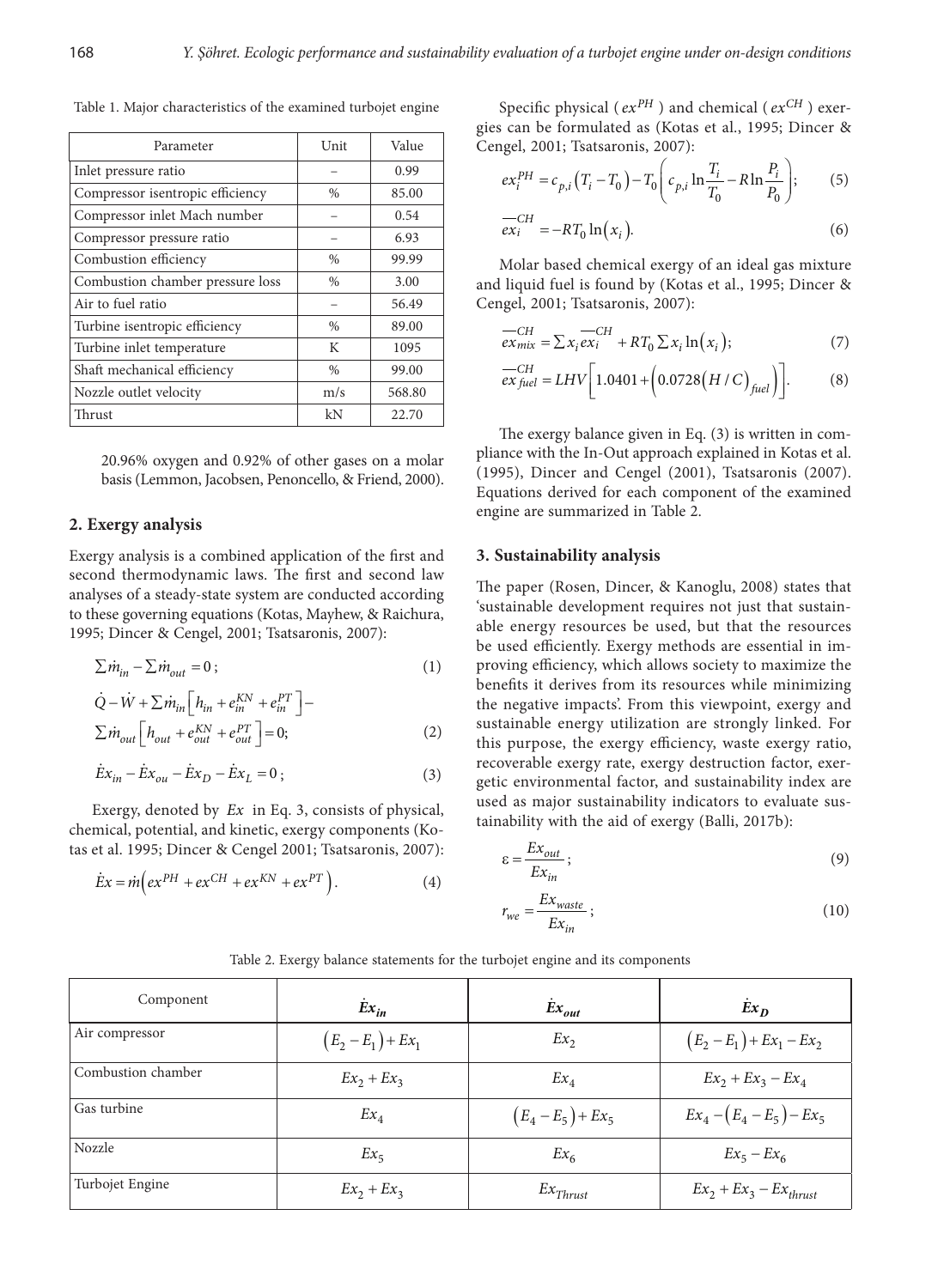$$
r_{re} = \frac{Ex_{re}}{Ex_{in}} \, ; \tag{11}
$$

$$
f_{exd} = \frac{Ex_D}{Ex_{in}} \, ; \tag{12}
$$

$$
r_{eef} = \frac{r_{we}}{\varepsilon} \tag{13}
$$

$$
\Theta = \frac{\varepsilon}{r_{we}} \,. \tag{14}
$$

## **4. Ecological performance analysis**

In the literature available, two main ecological performance indicators can be found. The first of these indicators, the ecological objective function, is defined as the difference between the useful work output rate of a system and the loss rate of availability. As such, it can be written in the manner of power and the loss rate of the availability (Angulo-Brown, 1991; Yan, 1993):

$$
ECO = \dot{W} - T_0 \dot{S}_{gen} \,. \tag{15}
$$

The second ecological performance indicator, previously defined by Ust, Sahin, and Sogut (2005), is the ecological coefficient of performance, which is the ratio of the power output rate of the system to the loss rate of the availability for any thermal system:

$$
ECOP = \frac{\dot{W}}{T_0 \dot{S}_{gen}}.
$$
 (16)

If the Gouy-Stodola relationship (Hepbasli, 2008) is borne in mind, and the power equivalence of the generated thrust of the turbojet engine is written as the power output, the ecological objective function and the ecological coefficient of performance can be written for a turbojet engine as follows:

$$
ECO_{TJE} = \dot{E}x_{Thrust} - \dot{E}x_{D, TJE} ;
$$
\n(17)

$$
ECOP_{TJE} = \frac{\dot{E}x_{Thrust}}{\dot{E}x_{D, TJE}} \tag{18}
$$

#### **5. Results and discussion**

In the current paper, a turbojet engine is evaluated from the perspectives of ecological performance and sustainability. For this purpose, the first and second laws of thermodynamics are employed. For the first stage of the study, energy conversion and exergy balance statements are applied on the engine to reveal the exergy destruction rate of the turbojet and each component. Later, sustainability and ecological performance indicators are calculated according to the results obtained from the exergy analysis. The cycle data and thermodynamic quantities of the turbojet engine used in the calculations are provided in Table 3.

Figure 2 is plotted to demonstrate the energy and exergy flow rates of each engine station. If the energy and exergy rates of the fuel are excluded, the energy rate of the working fluid increases until it reaches that of the gas turbine inlet. Then the energy rate of the fluid drops as a result of the expansion process within the turbine component. The trend of the exergy rate of the working fluid is exactly the same as the variation of the energy rate. This indicates the consistency of the calculations as well as the validity of energy conversion and exergy balance regarding the data given in Table 3.

If exergy rates are examined on a component basis, the graph shown in Figure 3 is obtained. According to Figure 3, the exergy input rate of the air compressor, combustion chamber and gas turbine is 8458.338 kW, 33184.457 kW, and 21659.023 kW, respectively. The exergy destruction rate of the components for the air compressor, combustion chamber and gas turbine is calculated to be 1110.759 kW, 11525.435 kW, and 247.766 kW, respectively. To reflect the exergy destruction rates of the engine components, the exergy efficiency variation of the components is illustrated in Figure 4. As evident from the plot, the exergy efficiency of the air compressor, combustion chamber and gas turbine is 86.86%, 65.26%, and 97.19%, respectively.

The results indicate that the combustion chamber is the most irreversible component associated with the highest exergy destruction. The combustion chamber is the component in which the chemical reaction occurs and yields irreversibility. Irreversibility linked to the chemical process is currently unavoidable with regards to the state of the art.

| Station #              | Fluid Type            | Pressure (kPa) | Temperature (K) | Mass Flow Rate<br>(kg/s) | Energy Rate*<br>(kW) | Exergy Rate*<br>(kW) |
|------------------------|-----------------------|----------------|-----------------|--------------------------|----------------------|----------------------|
|                        | Air                   | 101.325        | 288.150         | 31.680                   | 9162.801             | 0.000                |
| $\mathcal{D}_{\alpha}$ | Air                   | 702.182        | 536.649         | 31.680                   | 17621.139            | 7347.578             |
| 3                      | Fuel                  | 101.325        | 288.150         | 0.560                    | 24768.550            | 25836.878            |
| 4                      | Combustion Gas        | 681.116        | 1095.000        | 32.240                   | 42389.680            | 21659.022            |
| 5                      | <b>Combustion Gas</b> | 208.521        | 902.000         | 32.240                   | 33803.458            | 12825.035            |

Table 3. Thermodynamic quantities of the turbojet engine stations

*Note*: \*Calculated value.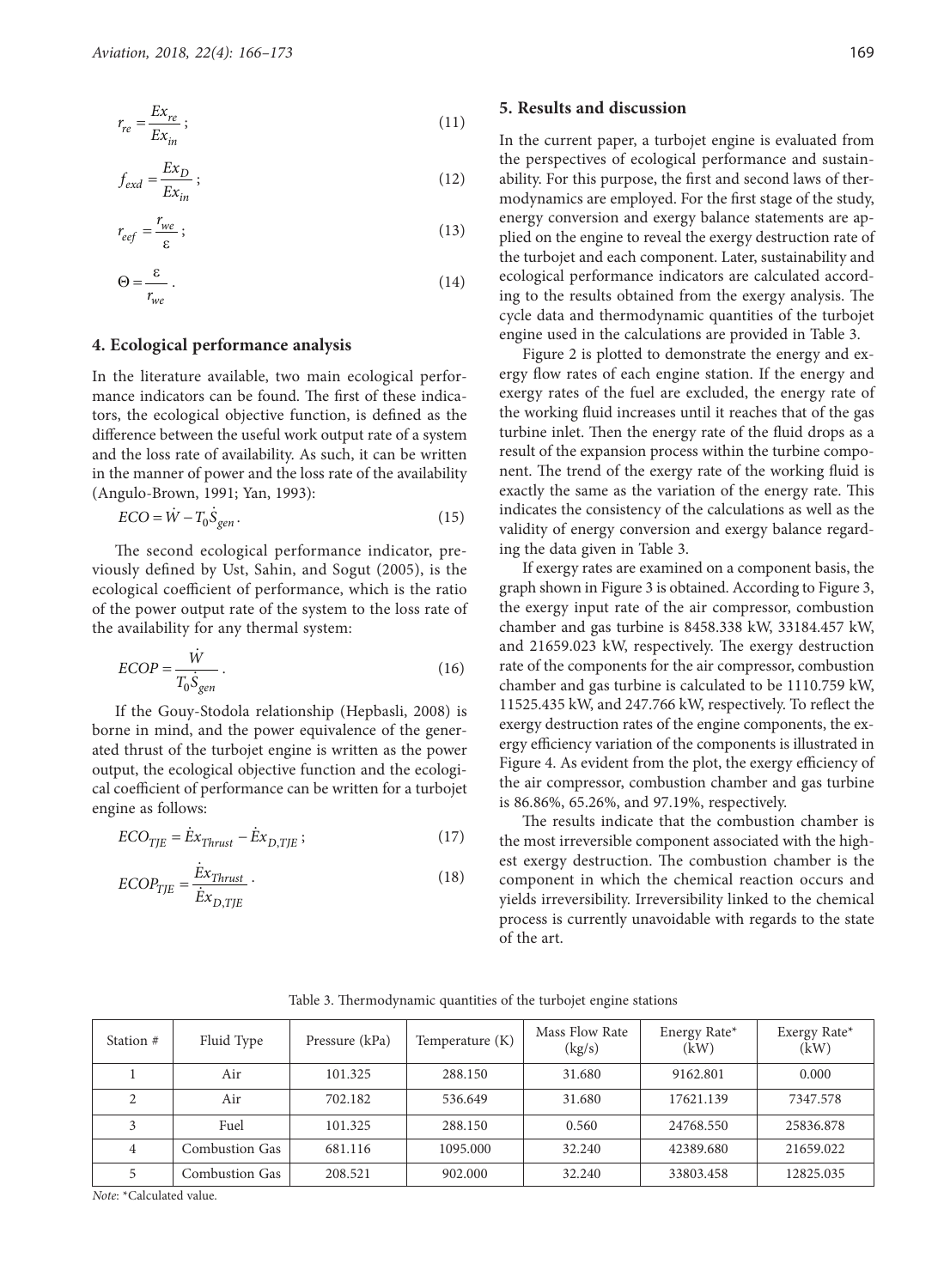

Figure 2. Energy and exergy rates of engine stations



Figure 3. Decomposition of exergy input rate for each engine component

The indicators calculated for the sustainability assessment are collectively depicted in Figure 5. The exergy efficiency of the evaluated turbojet engine is found to be 50.13%, whereas the waste exergy ratio and exergy destruction factor are determined to be 0.995 and 0.498, respectively. According to the calculated exergy efficiency, approximately half of the exergy provided to the engine is converted into a useful output, thrust, while the rest of the input exergy rate is destroyed. The waste exergy ratio indicates the ratio of the wasted exergy rate, sum of exergy destruction rate and exergy rate of emitted exhaust gases, to the input exergy rate. A value of the waste exergy ratio close to 1.00 equals the equivalent wasted and input exergy rates of the turbojet engine. Since neither the destroyed nor exhaust gas can be recovered, the recoverable exergy rate for the turbojet engine is 0.00. The value of the exergy destruction factor reveals the ratio of the destroyed exergy rate to the input exergy rate. On the other hand, it is clear that the ratio of the exergy rate of exhaust gas to the input exergy rate is 0.497. In other words, the shares of the destroyed exergy rate and the exergy rate of the exhaust gases are approximately equal. The environmental effect factor clarifies the environmental impact of the engine in terms of wasted exergy. If decomposition of the waste exergy rate is borne in mind, the environmental effect is



Figure 4. Exergy efficiencies of the engine components



Figure 5. Sustainability indicators of the engine

associated with both the released exhaust gases and loss of availability. An increase in the environmental impact factor leads to a decrease of the sustainability index, as easily understood from mathematical formulations. Therefore, a reduction of exergy destruction and exergy rate of exhaust gases can yield a decrement in the environmental effect factor, as well as a rise in the sustainability index. As a result, a reduction in the rate of waste exergy plays a crucial role in augmenting the engine and achieving a more sustainable design.

The results of the ecological performance analysis are provided in Table 4. The ecological objective function helps to understand the relationship between the useful output of the system and exergy destruction. According to the results, the ecological objective function is calculated at 68.924 kW. This value expresses the generated thrust, which is the useful output of a turbojet engine

Table 4. Ecological performance indicators of the turbojet engine

| Indicator                                | Unit | Value  |
|------------------------------------------|------|--------|
| Ecological objective function            | kW   | 68.924 |
| Ecological coefficient of<br>performance |      | 1.005  |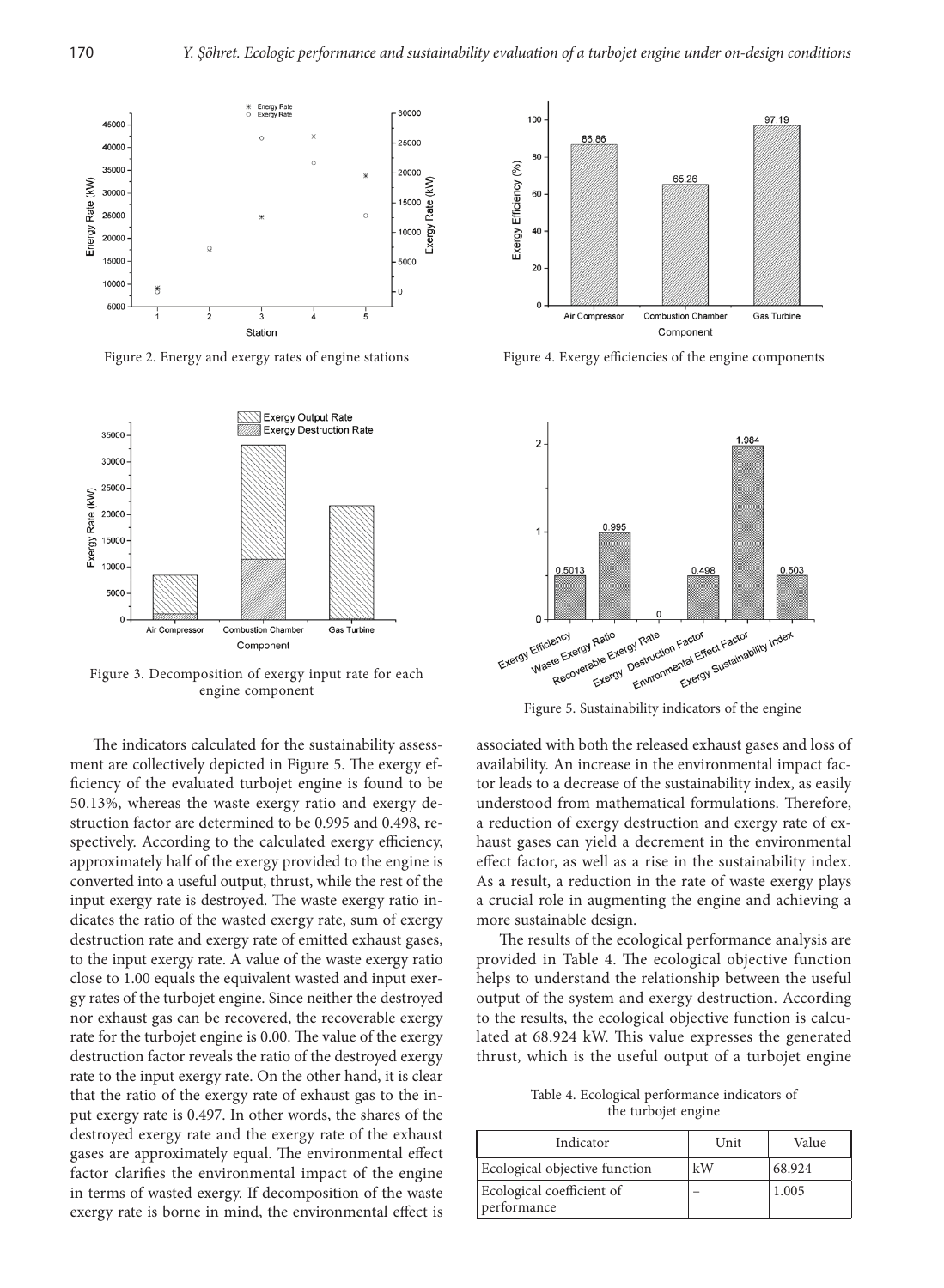and is greater than the exergy destruction rate within the turbojet engine. However, the ecological objective function is expected to be higher than zero as often as possible. Maximization of the ecological objective function favors a more efficient system design. From this point of view, the examined turbojet engine is relatively efficient. However, an ecological objective function which is close to zero indicates a need for improvements. The ecological coefficient of performance is another measure showing the relationship between thrust and exergy destruction rate, while the ecological objective function represents their ratio. The ecological coefficient of performance of an efficient thermal system is expected to be greater than zero. Even if it is less than zero, a requirement for improvement is obvious. In the current study, the ecological coefficient of performance obtained for the evaluated turbojet engine was 1.00. It could be stated that the turbojet engine under examination is neither efficient nor inefficient, since the values of the generated thrust and exergy destruction rate are approximately equal in virtue of neglecting the difference relative to the amount of thrust. In this sense, the author asserts a need for the improvement of the evaluated turbojet with respect to both the ecological objective function and the ecological coefficient of performance.

# **Conclusions**

The ecological performance and sustainability assessment of a turbojet engine under design conditions are examined in the current paper. It was found during the analysis that the exergy efficiency, exergy sustainability index, ecological objective function and ecological coefficient of performance are 50.13%, 0.503, F68.294 kW, and 1.005, respectively. Based on the obtained results, the following remarks can be made:

- A component based exergy analysis of the turbojet engine revealed that the combustion chamber is the main component inducing irreversibility and exergy destruction. To reduce exergy destruction in the combustion chamber design, improvement is not a perfect solution due to the nature of the chemical reaction. Therefore, novel and promising combustion technologies should be adopted for turbojet engines.
- Regarding high exergy destruction within the combustion chamber, the irreversibility rate of the overall turbojet engine increases, leading to a convergence of the thrust and exergy destruction rate.
- To improve the sustainability index and the ecological coefficient of performance, the exergy destruction rate of the turbojet engine should be minimized by increasing the thrust of the turbojet or keeping it constant.

In light of the observed results, the optimization of the evaluated turbojet engine taking into account the ecological performance indicators is planned for a future study.

## **Acknowledgements**

The author is thankful to the reviewers for their constructive comments and contributions to improve the quality of the paper.

#### **References**

- Açıkkalp, E. (2017). Ecologic and sustainable objective thermodynamic evaluation of molten carbonate fuel cell–supercritical CO2 Brayton cycle hybrid system. *International Journal of Hydrogen Energy, 42*(9), 6272-6280. <https://doi.org/10.1016/j.ijhydene.2016.12.110>
- Açıkkalp, E., & Yamık, H. (2015). Modeling and optimization of maximum available work for irreversible gas power cycles with temperature dependent specific heat. *Journal of Non-Equilibrium Thermodynamics, 40*(1), 25-39. <https://doi.org/10.1515/jnet-2014-0030>
- Ahmadi, M., Jokar, M., Ming, T., Feidt, M., Pourfayaz, F., & Astaraei, F. (2018). Multi-objective performance optimization of irreversible molten carbonate fuel cell–Braysson heat engine and thermodynamic analysis with ecological objective approach. *Energy*, *144*(1), 707-722.

<https://doi.org/10.1016/j.energy.2017.12.028>

- Ahmadi, M., Sayyaadi, H., & Hosseinzadeh, H. (2014). Optimization of output power and thermal efficiency of solar-dish Stirling engine using finite time thermodynamic analysis. *Heat Transfer-Asian Research, 44*(4), 347-376. <https://doi.org/10.1002/htj.21125>
- Alva, G., Lin, Y., & Fang, G. (2018). An overview of thermal energy storage systems. *Energy, 144*(1), 341-378. https://doi.org/10.1016/j.energy.2017.12.037
- Angulo‐Brown, F. (1991). An ecological optimization criterion for finite‐time heat engines. *Journal of Applied Physics, 69*, 7465-7469. <https://doi.org/10.1063/1.347562>
- Arntz, A., Atinault, O., & Merlen, A. (2015). Exergy-based formulation for aircraft aeropropulsive performance assessment: theoretical development. *AIAA Journal, 53*(6), 1627-1639. <https://doi.org/10.2514/1.J053467>
- Balli, O., & Hepbasli, A. (2014). Exergoeconomic, sustainability and environmental damage cost analyses of T56 turboprop engine. *Energy, 64*(1), 582-600. <https://doi.org/10.1016/j.energy.2013.09.066>.
- Balli, O. (2017a). Advanced exergy analyses of an aircraft turboprop engine (TPE). *Energy, 124*(1), 599-612. <https://doi.org/10.1016/j.energy.2017.02.121>
- Balli, O. (2017b). Exergy modeling for evaluating sustainability level of a high by-pass turbofan engine used on commercial aircrafts. *Applied Thermal Engineering, 123*, 138-155. <https://doi.org/10.1016/j.applthermaleng.2017.05.068>
- Bejan, A. (1996). Models of power plants that generate minimum entropy while operating at maximum power. *American Journal of Physics, 64*(1996), 1054-1059.<https://doi.org/10.1119/1.18306>
- Bejan, A., & Siems, D. (2001). The need for exergy analysis and thermodynamic optimization in aircraft development. *Exergy, an International Journal, 1*(1), 14-24. [https://doi.org/10.1016/S1164-0235\(01\)00005-X](https://doi.org/10.1016/S1164-0235(01)00005-X)
- Bicer, Y., & Dincer, I. (2016). A comparative life cycle assessment of alternative aviation fuels. *International Journal* of *Sustainable Aviation, 2*(3), 181-202.

<https://doi.org/10.1504/IJSA.2016.080240>

Caiado, R., de Freitas Dias, R., Mattos, L., Quelhas, O., & Leal Filho, W. (2017). Towards sustainable development through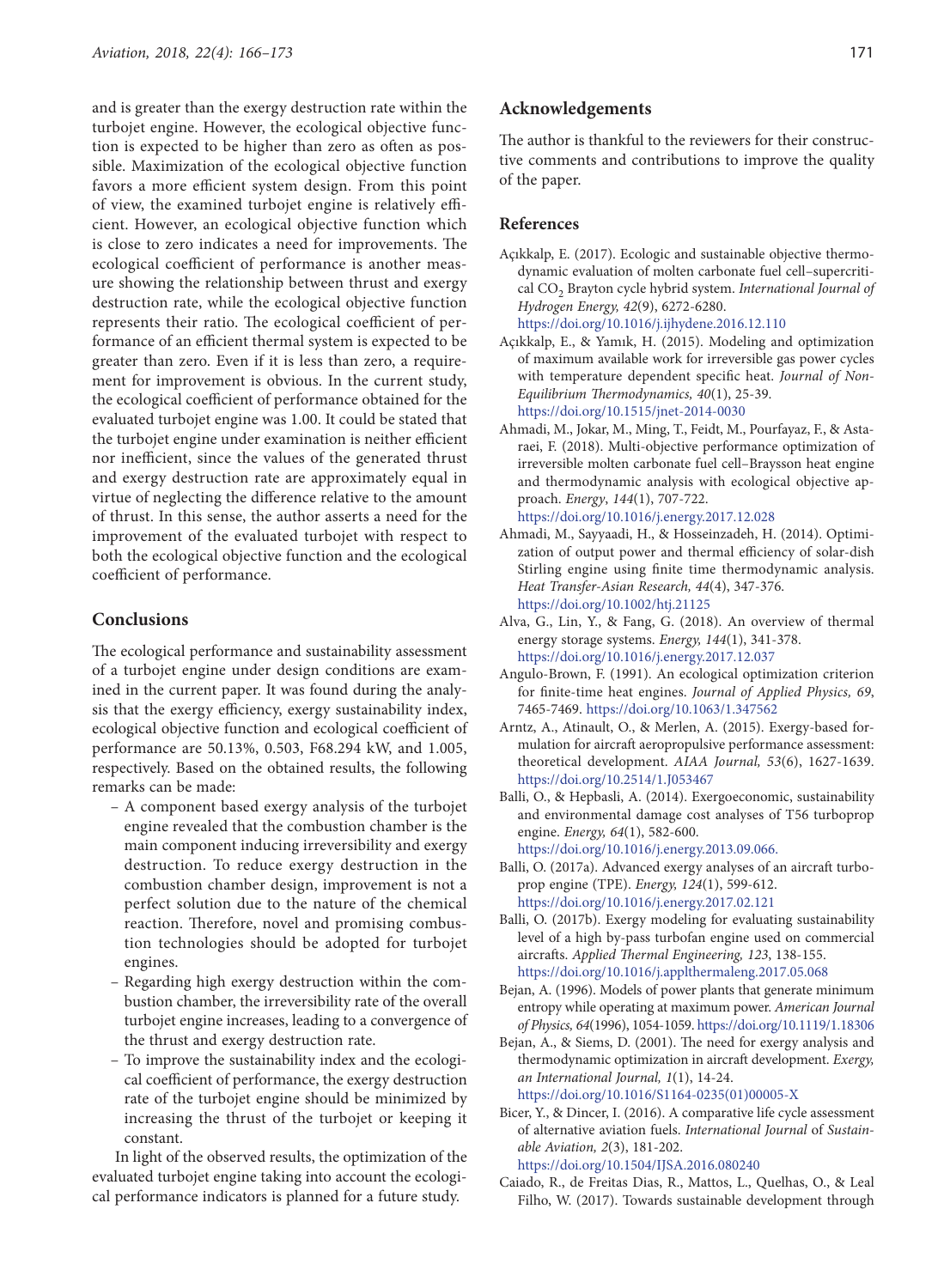the perspective of eco-efficiency - A systematic literature review. *Journal* of *Cleaner Production, 165*(1), 890-904. <https://doi.org/10.1016/j.jclepro.2017.07.166>

Cash, D. (2017) Choices on the road to the clean energy future. *Energy Research* & *Social Science*, *35*, 224-226. <https://doi.org/10.1016/j.erss.2017.10.035>

Chen, L., Wu, C., & Sun, F. (1999). Finite time thermodynamic optimization or entropy generation minimization of energy systems. *Journal of Non-Equilibrium Thermodynamics, 24*(4), 327-359.<https://doi.org/10.1515/JNETDY.1999.020>

- Chiari, L., & Zecca, A. (2011). Constraints of fossil fuels depletion on global warming projections. *Energy Policy, 39*(9), 5026-5034. <https://doi.org/10.1016/j.enpol.2011.06.011>
- Coban, K., Colpan, C., & Karakoc, T. H. (2017). Application of thermodynamic laws on a military helicopter engine. *Energy*, *140*(2), 1427-1436. <https://doi.org/10.1016/j.energy.2017.07.179>

Coban, K., Şöhret, Y., Colpan, C., & Karakoç, T. H. (2017). Exergetic and exergoeconomic assessment of a small-scale turbojet fuelled with biodiesel. *Energy, 140*(2), 1358-1367. <https://doi.org/10.1016/j.energy.2017.05.096>

- Colakoglu, M., Tanbay, T., Durmayaz, A., & Sogut, O. (2016). Effect of heat leakage on the performance of a twin-spool turbofan engine. *International Journal of Exergy, 19*(2), 173-198. <https://doi.org/10.1504/IJEX.2016.075604>
- Curzon, F., & Ahlborn, B. (1975). Efficiency of a Carnot engine at maximum power output. *American Journal of Physics, 43*(1975), 22-24.<https://doi.org/10.1119/1.10023>

Dincer, I., & Acar, C. (2017). Smart energy systems for a sustainable future. *Applied Energy, 194*, 225-235.

<https://doi.org/10.1016/j.apenergy.2016.12.058>

Dincer, I., & Cengel, Y. (2001). Energy, entropy and exergy concepts and their roles in thermal engineering. *Entropy, 3*(3), 116-149.<https://doi.org/10.3390/e3030116>

- Ekici, S., Sohret, Y., Coban, K., Altuntas, O., & Karakoc, T. H. (2016a). Performance evaluation of an experimental turbojet engine. *International Journal* of *Turbo* & *Jet-Engines, 34*(4), 365-375.<https://doi.org/10.1515/tjj-2016-0016>
- Ekici, S., Altuntas, O., Açıkkalp, E., Sogut, M. Z., & Karakoc, T. H. (2016b). Assessment of thermodynamic performance and exergetic sustainability of turboprop engine using mixture of kerosene and methanol. *International Journal of Exergy, 19*(3), 295-314.<https://doi.org/10.1504/IJEX.2016.075666>
- Ekici, S., Sohret, Y., Coban, K., Altuntas, O., & Karakoc, T. H. (2018). Sustainability metrics of a small scale turbojet engine. *International Journal of Turbo* & *Jet-Engines, 35*(2), 113- 119. <https://doi.org/10.1515/tjj-2016-0036>

El-Sayed, A. (2008). *Aircraft propulsion and gas turbine engines*. Boca Raton, Florida, USA: CRC Press. <https://doi.org/10.1201/9781420008777>

Ge, Y., Chen, L., & Sun, F. (2016). Progress in finite time thermodynamic studies for internal combustion engine cycles. *Entropy, 18*(4), 139. <https://doi.org/10.3390/e18040139>

Gonca, G. (2016). Performance analysis and optimization of irreversible Dual–Atkinson cycle engine (DACE) with heat transfer effects under maximum power and maximum power density conditions. *Applied Mathematical Modelling*, *40*(13- 14), 6725-6736. <https://doi.org/10.1016/j.apm.2016.02.010>

Grönstedt, T., Irannezhad, M., Lei, X., Thulin, O., & Lundbladh, A. (2013). First and second law analysis of future aircraft engines. *Journal of Engineering for Gas Turbines and Power, 136*(3). <https://doi.org/10.1115/1.4025727>15/1.4025727

Hayes, D., Lone, M., Whidborne, J., Camberos, J., & Coetzee, E. (2017). Adopting exergy analysis for use in aerospace. *Progress in Aerospace Sciences, 93,* 73-94. <https://doi.org/10.1016/j.paerosci.2017.07.004>

- Hepbasli, A. (2008). A key review on exergetic analysis and assessment of renewable energy resources for a sustainable future. *Renewable and Sustainable Energy Reviews, 12*(3), 593- 661. <https://doi.org/10.1016/j.rser.2006.10.001>
- Hepbasli, A. (2016). Proposing an exergy management system standard for establishing exergetically green aviation. *International Journal of Sustainable Aviation, 2*(4), 271-283. <https://doi.org/10.1504/IJSA.2016.082196>
- International Energy Agency. (2017). *World Energy Outlook.* OECD/IEA.

Kaushik, S., & Kumar, S. (2000). Finite time thermodynamic analysis of endoreversible Stirling heat engine with regenerative losses. *Energy, 25*(10), 989-1003. [https://doi.org/10.1016/S0360-5442\(00\)00023-2](https://doi.org/10.1016/S0360-5442(00)00023-2)

- Kaya, N., Turan, Ö., Karakoç, T. H., & Midilli, A. (2016). Parametric study of exergetic sustainability performances of a high altitude long endurance unmanned air vehicle using hydrogen fuel. *International Journal of Hydrogen Energy, 41*(19), 8323-8336. <https://doi.org/10.1016/j.ijhydene.2015.09.007>
- Kotas, T., Mayhew, Y., & Raichura, R. (1995). Nomenclature for exergy analysis, proceedings of the institution of mechanical engineers, Part A. *Journal* of *Power and Energy, 209*(4), 275-280. [https://doi.org/10.1243/PIME\\_PROC\\_1995\\_209\\_006\\_01](https://doi.org/10.1243/PIME_PROC_1995_209_006_01).
- Lemmon, E., Jacobsen, R., Penoncello, S., & Friend, D. (2000). Thermodynamic properties of air and mixtures of nitrogen, argon, and oxygen from 60 to 2000 K at pressures to 2000 MPa. *Journal* of Physical and *Chemical Reference Data, 29*, 331-385.<https://doi.org/10.1063/1.1285884>
- Mishra, S., & Sanjay. (2018). Energy and exergy analysis of air-film cooled gas turbine cycle: Effect of radiative heat transfer on blade coolant requirement. *Applied Thermal Engineering, 129*(25), 1403-1413.<https://doi.org/10.1016/j.applthermaleng.2017.10.128>
- Moghaddam, E. A., Ahlgren, S., Hulteberg, C., & Nordberg, Å. (2015). Energy balance and global warming potential of biogasbased fuels from a life cycle perspective. *Fuel Processing Technology, 132*, 74-82. <https://doi.org/10.1016/j.fuproc.2014.12.014>
- Mousapour, A., Hajipour, A., Rashidi, M., & Freidoonimehr, N. (2016). Performance evaluation of an irreversible Miller cycle comparing FTT (finite-time thermodynamics) analysis and ANN (artificial neural network) prediction. *Energy, 94*(1), 100-109. <https://doi.org/10.1016/j.energy.2015.10.073>
- Najjar, Y., & AbuEisheh, H. (2016). Exergy analysis and greening performance carpets for turbojet engines. *Journal of Engineering Thermophysics, 25*(2), 262-274. <https://doi.org/10.1134/S1810232816020119>
- Özel, G., Açıkkalp, E., & Yamık, H. (2015). Methods used for evaluating irreversible Brayton cycle and comparing them. *International Journal of Sustainable Aviation, 1*(3), 288-298. <https://doi.org/10.1504/IJSA.2015.070376>
- Riggins, D., Moorhouse, D., & Camberos, J. (2010). Characterization of aerospace vehicle performance and mission analysis using thermodynamic availability. *Journal of Aircraft, 47*(3), 904-916. <https://doi.org/10.2514/1.46420>
- Riggins, D., Taylor, T., & Moorhouse, D. (2006). Methodology for performance analysis of aerospace vehicles using the laws of thermodynamics. *Journal of Aircraft, 43*(4), 953-963. <https://doi.org/10.2514/1.16426>
- Romero, J. C., & Linares, P. (2014). Exergy as a global energy sustainability indicator: A review of the state of the art. *Renewable and Sustainable Energy Reviews, 33*, 427-442. <https://doi.org/10.1016/j.rser.2014.02.012>
- Rosen, M., Dincer, I., & Kanoglu, M. (2008). Role of exergy in increasing efficiency and sustainability and reducing environmental impact. *Energy Policy, 36*(1), 128-137. <https://doi.org/10.1016/j.enpol.2007.09.006>